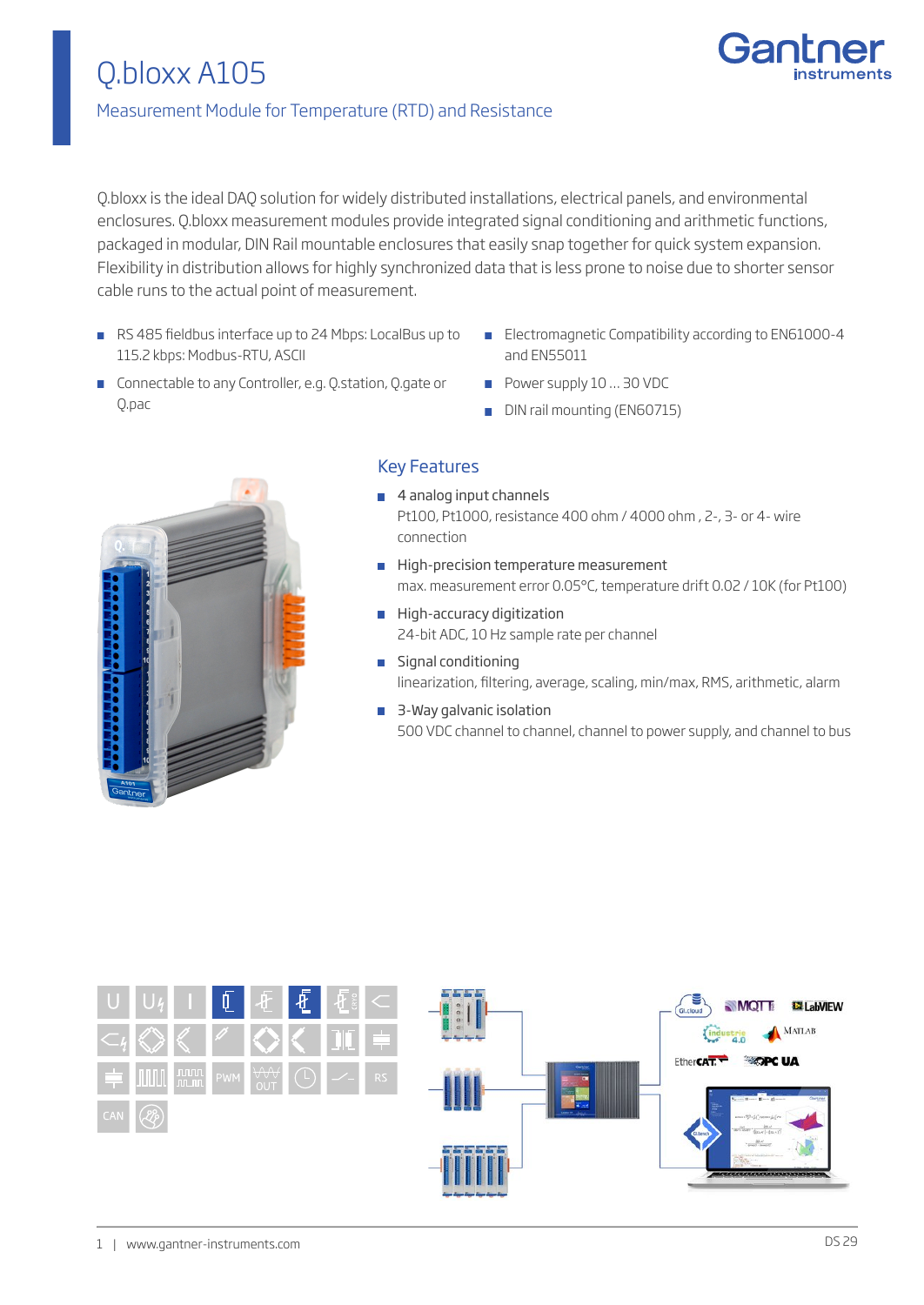

Measurement Module for Temperature (RTD) and Resistance

## Block diagram



## Technical Data

#### Analog Input

| Channels $ 4$ |                                                                                            |
|---------------|--------------------------------------------------------------------------------------------|
|               | 0.01 % typical                                                                             |
|               | Accuracy   0.025 % in controlled environment <sup>1</sup>                                  |
|               | 0.05 % in industrial area <sup>2</sup>                                                     |
|               | Linearity error $\vert$ 0.01 % typical full-scale                                          |
|               | Repeatability $\vert$ 0.003 % typical (within 24 hrs)                                      |
|               | Isolation voltage   500 VDC channel to channel to power supply channel to bus <sup>3</sup> |

1 according to EN 61326 2006: appendix B

2 according to EN 61326 2006: appendix A

3 noise pulses up to 1000 VDC, continuous up to 250 VDC

#### Pt100 Measurement

|                                         | Sensor excitation   1 mA pulsed (500 $\mu$ A effective)             |                                      |
|-----------------------------------------|---------------------------------------------------------------------|--------------------------------------|
| Input impedance   470 M $\Omega$        |                                                                     |                                      |
|                                         | Input range $\vert$ -200 $\degree$ C to +350 $\degree$ C            | $-200^{\circ}$ C to $+850^{\circ}$ C |
| Margin of error $\vert$ 0.05 °C         |                                                                     | $0.08^{\circ}$ C                     |
| Resolution $\vert$ 0.0001°C             |                                                                     | $0.0001$ °C                          |
| Temperature drift $\vert$ 0.02°C / 10 K |                                                                     | $0.04^{\circ}$ C/10K                 |
|                                         | Long-term stability $\vert$ <0.02°C / 24 h $\vert$ <0.05°C / 8000 h | <0.02°C/24 h   <0.1°C/8000 h         |
|                                         |                                                                     |                                      |

#### Pt1000 Measurement

|                                            | Sensor excitation   100 $\mu$ A pulsed (50 $\mu$ A effective) |                       |
|--------------------------------------------|---------------------------------------------------------------|-----------------------|
| Input impedance   $470 M\Omega$            |                                                               |                       |
|                                            | Input range $\vert$ -200 $\degree$ C to +850 $\degree$ C      |                       |
| Margin of error $\vert$ 0.1 °C             |                                                               |                       |
| Resolution   0.0005°C                      |                                                               |                       |
| Long-term stability $ $ < 0.05 °C / 24 hrs |                                                               | $< 0.4$ °C / 8000 hrs |
| Temperature drift $\vert$ 0.1°C / 10 K     |                                                               |                       |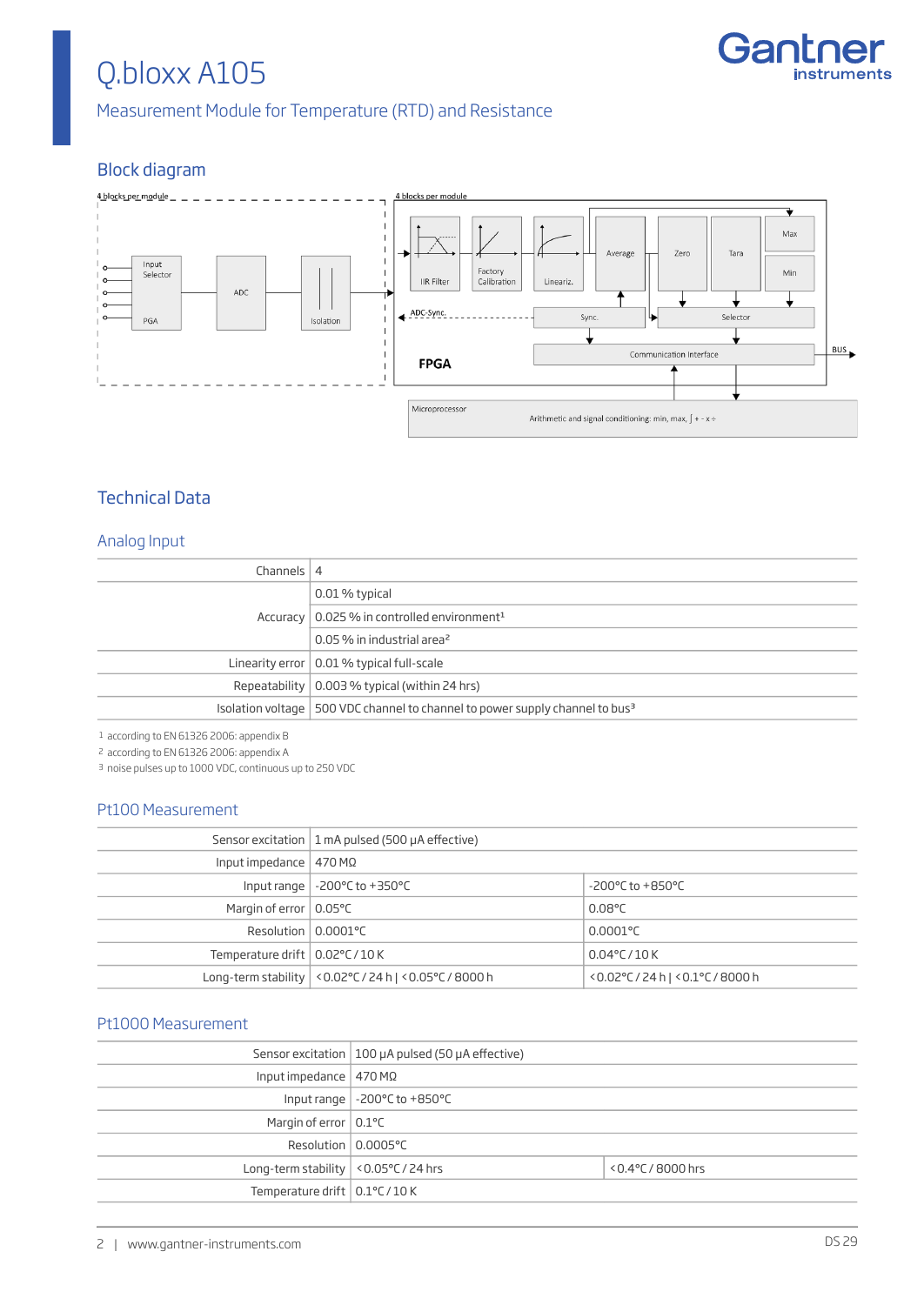

## Measurement Module for Temperature (RTD) and Resistance

### Resistance Measurement (400 Ω)

|                                                    | Sensor excitation   1 mA pulsed (500 $\mu$ A effective) |                              |
|----------------------------------------------------|---------------------------------------------------------|------------------------------|
| Input impedance   $470$ M $\Omega$                 |                                                         |                              |
|                                                    | Range $\vert 0 \Omega$ to 400 $\Omega$                  |                              |
| Margin of error $\vert 0.015 \Omega \vert$         |                                                         |                              |
| Resolution $\vert 0.0002 \Omega \vert$             |                                                         |                              |
| Long-term stability $\vert$ <10 mQ / 24 hrs        |                                                         | $<$ 20 m $\Omega$ / 8000 hrs |
| Temperature drift $\vert 0.01 \Omega / 10 K \vert$ |                                                         |                              |

### Resistance Measurement (4000 Ω)

|                                                    | Sensor excitation   100 $\mu$ A pulsed (50 $\mu$ A effective) |                        |
|----------------------------------------------------|---------------------------------------------------------------|------------------------|
| Input impedance $ $ 470 M $\Omega$                 |                                                               |                        |
|                                                    | Range $\vert 0 \Omega$ to 4000 $\Omega$                       |                        |
| Margin of error $\vert 0.4 \Omega \vert$           |                                                               |                        |
| Resolution $\vert 0.002 \Omega \vert$              |                                                               |                        |
| Long-term stability $\vert$ <100 mQ / 24 hrs       |                                                               | $<$ 1500 mQ / 8000 hrs |
| Temperature drift $\vert 0.01 \Omega / 10 K \vert$ |                                                               |                        |

## Analog to Digital Conversion

| Resolution   24-bit             |                                                                                                                                                                    |
|---------------------------------|--------------------------------------------------------------------------------------------------------------------------------------------------------------------|
|                                 | Update rate   10 kHz per channel, reduced by averaging to 10 Hz                                                                                                    |
| Modulation method   sigma-delta |                                                                                                                                                                    |
|                                 | Anti-aliasing filter   500 Hz, 3rd order                                                                                                                           |
|                                 | Digital filters   Infinite impulse response (IIR), low-pass,1st order, frequency range 0.1 Hz 0.2 Hz, 0.5 Hz, 1 Hz, 2 Hz, 5<br>Hz, 10 Hz (adjustable via software) |
|                                 | Averaging   configurable or automatic according to the user-defined data rate                                                                                      |

### Communication Interface

|                   | Protocols   proprietary Localbus (115200 bps to 24 Mbps, latency <100 ns)<br>ASCII (19200 bps to 115200 bps)<br>Modbus RTU<br>Profibus-DP (19200 bps to 12 Mbps) (special Firmware required) |
|-------------------|----------------------------------------------------------------------------------------------------------------------------------------------------------------------------------------------|
| Data format   8E1 |                                                                                                                                                                                              |
|                   | Electrical standard   ANSI/TIA/EIA-485-A, 2-wire                                                                                                                                             |

#### Input Power

|                                              | Input voltage   10 to 30 VDC, overvoltage and overcurrent protection |
|----------------------------------------------|----------------------------------------------------------------------|
| Power consumption $ $ approx. 2.5 W          |                                                                      |
| Input voltage influence $\vert$ <0.001 % / V |                                                                      |